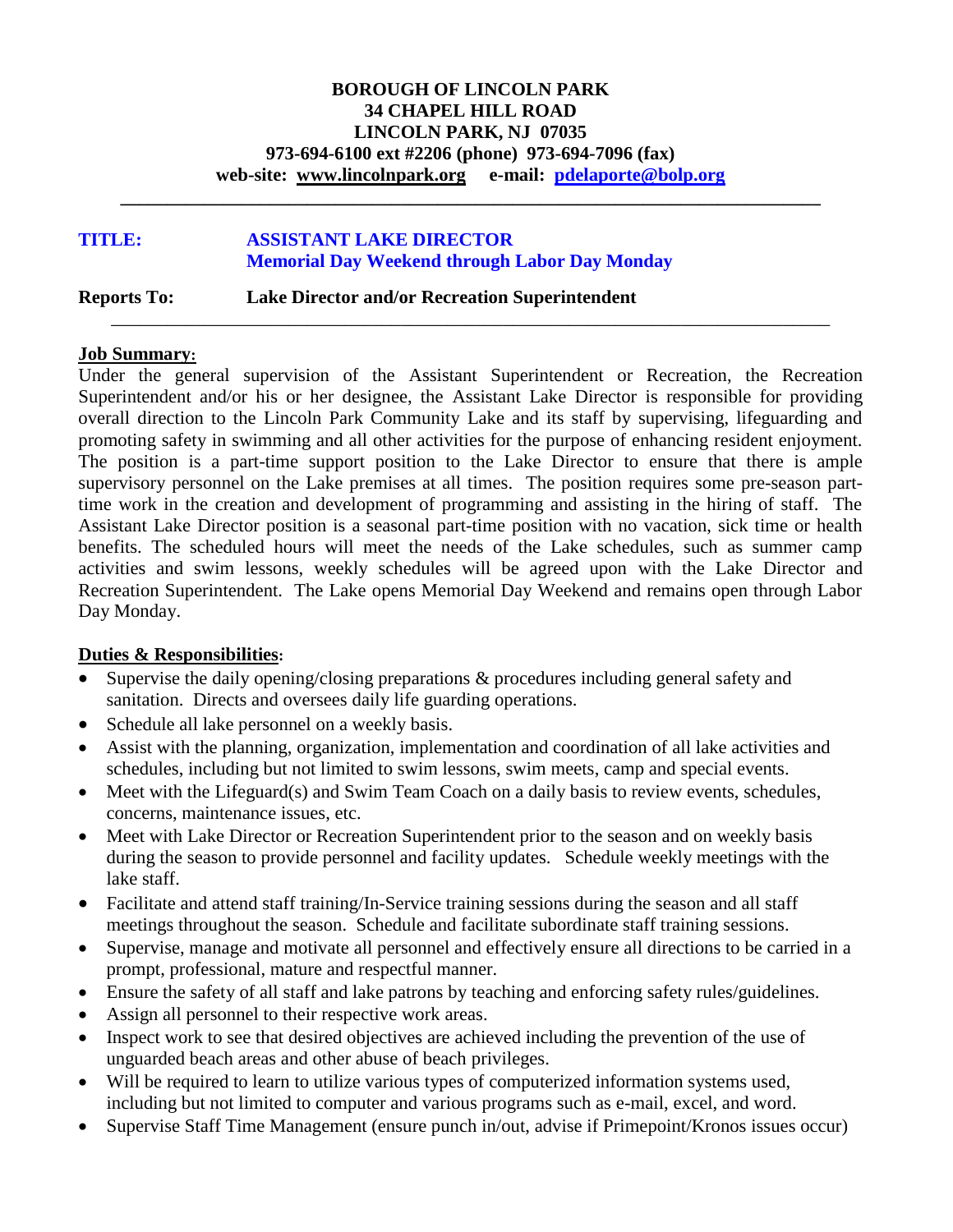- Keep track of absences and report same to the Lake Director. All absences should be called into the Lake Director.
- Inform the Lake Director Recreation Superintendent and/or his or her designee of any concerns/problems of any lifeguards.
- Supervises the establishment and maintenance of records and files to include: staff schedules, attendance, incident/accident reports, safety logs, training logs and other reports.
- Review, train and lead EAP (Emergency Action Plan) when needed.
- Monitor sanitary standards of entire facility including but not limited to bathrooms, pavilion, gate guard hut, storage hut, beach area, entrance area, etc.
- Oversees daily receipts: responsible for daily review/reconciliation of receipts and change bank
- Identifies materials and equipment needed to perform tasks, requisitions, receives, stores and issues materials and supplies.
- Oversees snack stand and ice cream sales, revenues and inventories.
- Supervises subordinates in the following:
	- o patron check-in procedures
	- o rescue drill participation and attendance
	- o first aid during assigned shifts,
	- o cleaning and maintenance of all lake facilities
	- o collection and removal of trash and debris
	- o installation and removal of geese fencing when appropriate
	- o maintenance and installation of rules and regulation signs
	- o storage and safeguarding of beach equipment, materials and supplies

**Qualifications & Experience:** person(s) applying for this position should have a combination of the following experience and training:

- Three (3) years of experience as a lifeguard involving rescue procedures and the administration of first aid and artificial resuscitation.
- Prior Head Lifeguard/Lifeguarding, Aquatics Supervision and/or Recreation experience preferred.
- Knowledge of State Bathing Code Rules and Regulations.
- All applicants should possess current and valid certifications issued by a recognized organization such as the American Red Cross:
	- o Lifeguard Certification
	- o First Aid Certification
	- o CPR Certification to include adult, child and infant as well as obstructed airway training
	- o Professional Rescuer/Water Safety Instruction/CPO (preferred, not required)

# **Knowledge & Abilities:**

- Ability to cope with large groups and noise levels, including children, monitoring both visually and audibly to insure safety, facility rules and health standards.
- Knowledge of surveillance methods used to recognize and prevent injuries in swim and bathing areas, water-rescue equipment. Ability to inspect, use and train others on water-rescue equipment.
- Knowledge of EAP, (Emergency Action Plan) and ability to conduct training session on same.
- Ability to interpret and enforce bathing codes regulations and procedures carry out assignments and instructions and organize lifeguarding work.
- Ability to calmly and effectively supervise water rescue operations
- Ability to swim in accordance with certification standards
- Ability to follow routine verbal and written directions.
- Ability to oversee and assigned area and to take the lead over subordinate employees.